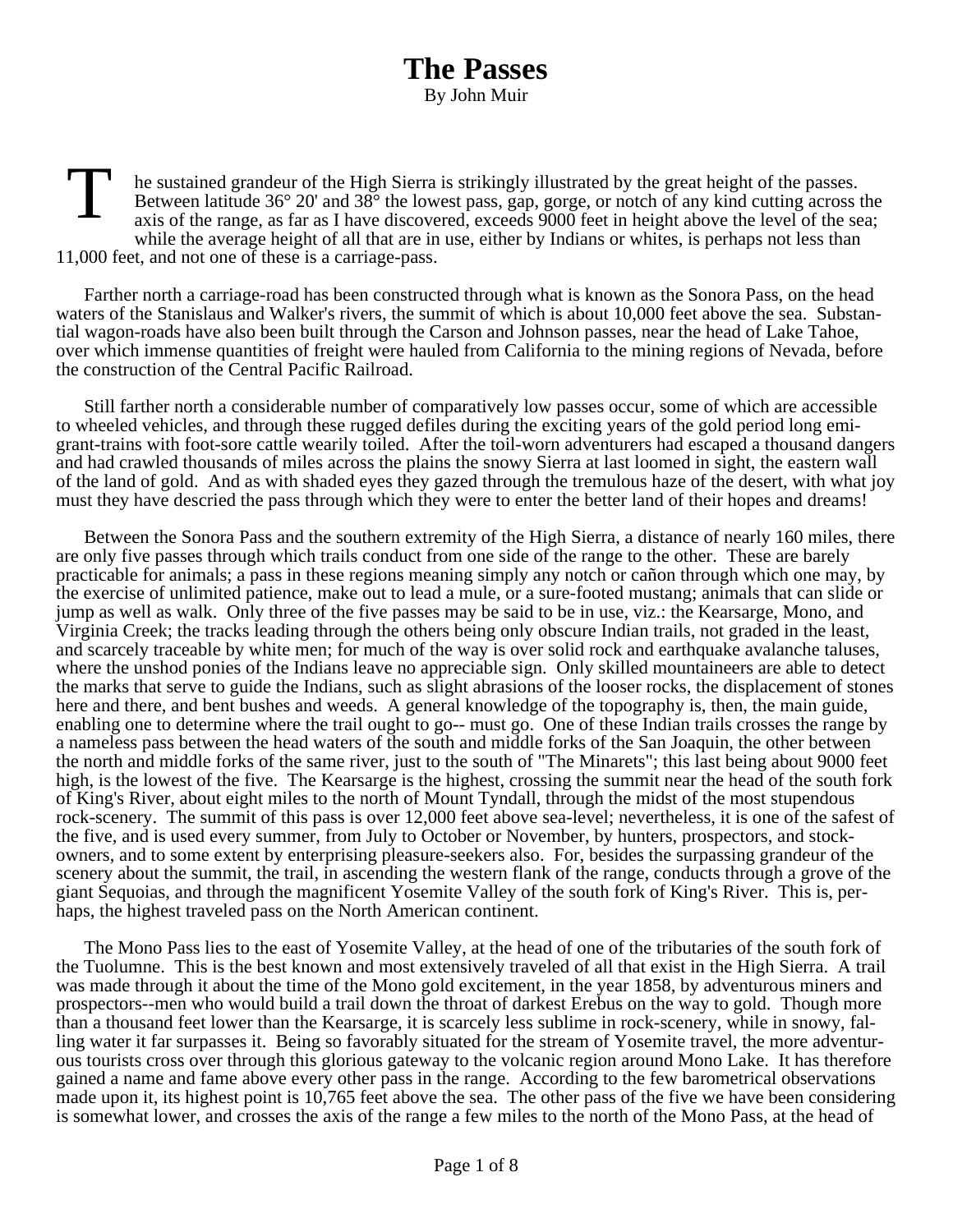the southernmost tributary of Walker's River. It is used chiefly by roaming bands of the Pah Ute Indians and "sheepmen."

But, leaving wheels and animals out of the question, the free mountaineer with a sack of bread on his shoulders and an ax to cut steps in ice and frozen snow can make his way across the range almost everywhere, and at any time of year when the weather is calm. To him nearly every notch between the peaks is a pass, though much patient step-cutting is at times required up and down steeply inclined glaciers, with cautious climbing over precipices that at first sight would seem hopelessly inaccessible.

In pursuing my studies, I have crossed from side to side of the range at intervals of a few miles all along the highest portion of the chain, with far less real danger than one would naturally count on. And what fine wildness was thus revealed--storms and avalanches, lakes and waterfalls, gardens and meadows, and interesting animals--only those will ever know who give the freest and most buoyant portion of their lives to climbing and seeing for themselves.

To the timid traveler, fresh from the sedimentary levels of the lowlands, these highways, however picturesque and grand, seem terribly forbidding--cold, dead, gloomy gashes in the bones of the mountains, and of all Nature's ways the ones to be most cautiously avoided. Yet they are full of the finest and most telling examples of Nature's love; and though hard to travel, none are safer. For they lead through regions that lie far above the ordinary haunts of the devil, and of the pestilence that walks in darkness. True, there are innumerable places where the careless step will be the last step; and a rock falling from the cliffs may crush without warning like lightning from the sky; but what then? Accidents in the mountains are less common than in the lowlands, and these mountain mansions are decent, delightful, even divine, places to die in, compared with the doleful chambers of civilization. Few places in this world are more dangerous than home. Fear not, therefore, to try the mountain-passes. They will kill care, save you from deadly apathy, set you free, and call forth every faculty into vigorous, enthusiastic action. Even the sick should try these so-called dangerous passes, because for every unfortunate they kill, they cure a thousand.

All the passes make their steepest ascents on the eastern flank. On this side the average rise is not far from a thousand feet to the mile, while on the west it is about two hundred feet. Another marked difference between the eastern and western portions of the passes is that the former begin at the very foot of the range, while the latter can hardly be said to begin lower than an elevation of from seven to ten thousand feet. Approaching the range from the gray levels of Mono and Owen's Valley on the east, the traveler sees before him the steep, short passes in full view, fenced in by rugged spurs that come plunging down from the shoulders of the peaks on either side, the courses of the more direct being disclosed from top to bottom without interruption. But from the west one sees nothing of the way he may be seeking until near the summit, after days have been spent in threading the forests growing on the main dividing ridges between the river cañons.

It is interesting to observe how surely the alp-crossing animals of every kind fall into the same trails. The more rugged and inaccessible the general character of the topography of any particular region, the more surely will the trails of white men, Indians, bears, wild sheep, etc., be found converging into the best passes. The Indians of the western slope venture cautiously over the passes in settled weather to attend dances, and obtain loads of pine-nuts and the larvæ of a small fly that breeds in Mono and Owen's lakes, which, when dried, forms an important article of food; while the Pah Utes cross over from the east to hunt the deer and obtain supplies of acorns; and it is truly astonishing to see what immense loads the haggard old squaws make out to carry barefooted through these rough passes, oftentimes for a distance of sixty or seventy miles. They are always accompanied by the men, who stride on, unburdened and erect, a little in advance, kindly stooping at difficult places to pile stepping-stones for their patient, pack-animal wives, just as they would prepare the way for their ponies.

Bears evince great sagacity as mountaineers, but although they are tireless and enterprising travelers they seldom cross the range. I have several times tracked them through the Mono Pass, but only in late years, after cattle and sheep had passed that way, when they doubtless were following to feed on the stragglers and on those that had been killed by falling over the rocks. Even the wild sheep, the best mountaineers of all, choose regular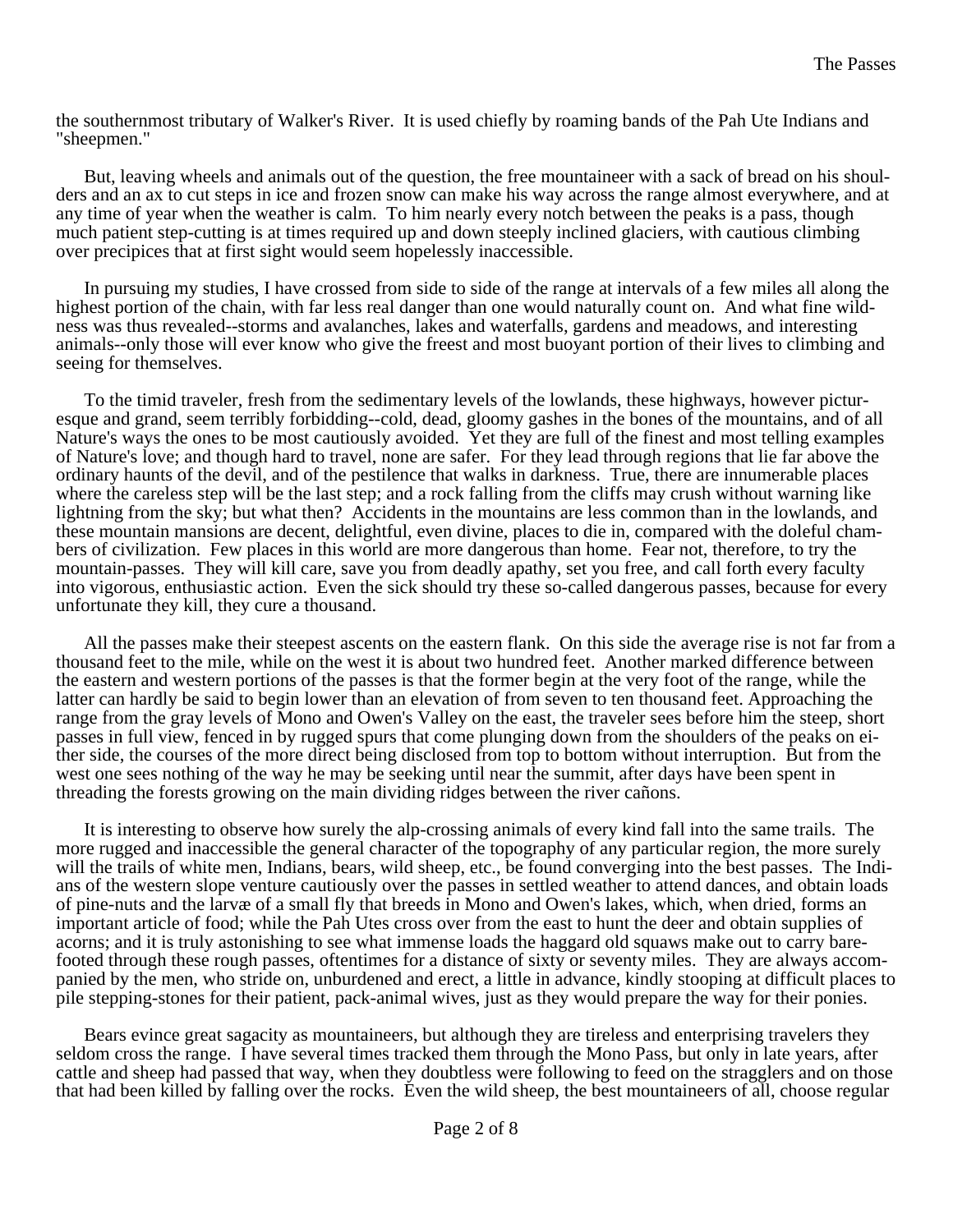passes in making journeys across the summits. Deer seldom cross the range in either direction. I have never yet observed a single specimen of the mule-deer of the Great Basin west of the summit, and rarely one of the blacktailed species on the eastern slope, notwithstanding many of the latter ascend the range nearly to the summit every summer, to feed in the wild gardens and bring forth their young.

The glaciers are the pass-makers, and it is by them that the courses of all mountaineers are predestined. Without exception every pass in the Sierra was created by them without the slightest aid or predetermining guidance from any of the cataclysmic agents. I have seen elaborate statements of the amount of drilling and blasting accomplished in the construction of the railroad across the Sierra, above Donner Lake; but for every pound of rock moved in this way, the glaciers which descended east and west through this same pass, crused and carried away more than a hundred tons.

The so-called practicable road-passes are simply those portions of the range more degraded by glacial action than the adjacent portions, and degraded in such a way as to leave the summits rounded, instead of sharp; while the peaks, from the superior strength and hardness of their rocks, or from more favorable position, having suffered less degradation, are left towering above the passes as if they had been heaved into the sky by some force acting from beneath.

The scenery of all the passes, especially at the head, is of the wildest and grandest description,--lofty peaks massed together and laden around their bases with ice and snow; chains of glacier lakes; cascading streams in endless variety, with glorious views, westward over a sea of rocks and woods, and eastward over strange ashy plains, volcanoes, and the dry, dead-looking ranges of the Great Basin. Every pass, however, possesses treasures of beauty all its own.

Having thus in a general way indicated the height, leading features, and distribution of the principal passes, I will now endeavor to describe the Mono Pass in particular, which may, I think, be regarded as a fair example of the higher alpine passes in general.

The main portion of the Mono Pass is formed by Bloody Cañon, which begins at the summit of the range, and runs in a general east-northeasterly direction to the edge of the Mono Plain.

The first white men who forced a way through its somber depths were, as we have seen, eager gold-seekers. But the cañon was known and traveled as a pass by the Indians and mountain animals long before its discovery by white men, as is shown by the numerous tributary trails which come into it from every direction. Its name accords well with the character of the "early times" in California, and may perhaps have been suggested by the predominant color of the metamorphic slates in which it is in great part eroded; or more probably by bloodstains made by the unfortunate animals which were compelled to slip and shuffle awkwardly over its rough, cutting rocks. I have never known an animal, either mule or horse, to make its way through the cañon, either in going up or down, without losing more or less blood from wounds on the legs. Occasionally one is killed outright--falling headlong and rolling over precipices like a boulder. But such accidents are rarer than from the terrible appearance of the trail one would be led to expect; the more experienced when driven loose find their way over the dangerous places with a caution and sagacity that is truly wonderful. During the gold excitement it was at times a matter of considerable pecuniary importance to force a way through the cañon with pack-trains early in the spring while it was yet heavily blocked with snow; and then the mules with their loads had sometimes to be let down over the steepest drifts and avalanche beds by means of ropes.

A good bridle-path leads from Yosemite through many a grove and meadow up to the head of the cañon, a distance of about thirty miles. Here the scenery undergoes a sudden and startling condensation. Mountains, red, gray, and black, rise close at hand on the right, whitened around their bases with banks of enduring snow; on the left swells the huge red mass of Mount Gibbs, while in front the eye wanders down the shadowy cañon, and out on the warm plain of Mono, where the lake is seen gleaming like a burnished metallic disk, with clusters of lofty volcanic cones to the south of it.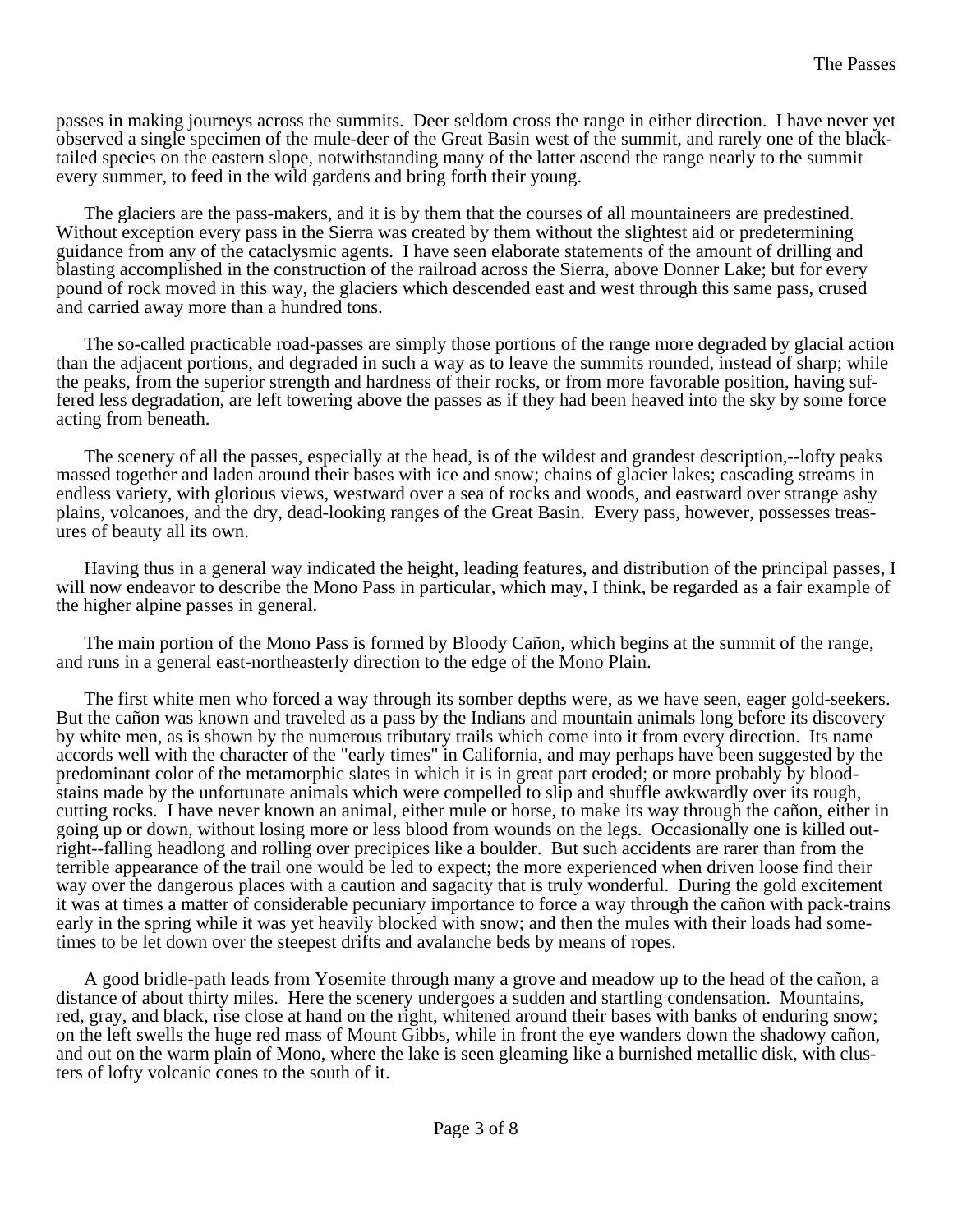When at length we enter the mountain gateway, the somber rocks seem aware of our presence, and seem to come thronging closer about us. Happily the ouzel and the old familiar robin are here to sing us welcome, and azure daisies beam with trustfulness and sympathy, enabling us to feel something of Nature's love even here, beneath the gaze of her coldest rocks.

The effect of this expressive outspokenness on the part of the cañon-rocks is greatly enhanced by the quiet aspect of the alpine meadows through which we pass just before entering the narrow gateway. The forests in which they lie, and the mountain-tops rising beyond them, seem quiet and tranquil. We catch their restful spirit, yield to the soothing influences of the sunshine, and saunter dreamily on through flowers and bees, scarce touched by a definite thought; then suddenly we find ourselves in the shadowy cañon, closeted with Nature in one of her wildest strongholds.

After the first bewildering impression begins to wear off, we perceive that it is not altogether terrible; for besides the reassuring birds and flowers we discover a chain of shining lakelets hanging down from the very summit of the pass, and linked together by a silvery stream. The highest are set in bleak, rough bowls, scantily fringed with brown and yellow sedges. Winter storms blow snow through the cañon in blinding drifts, and avalanches shoot from the heights. Then are these sparkling tarns filled and buried, leaving not a hint of their existence. In June and July they begin to blink and thaw out like sleepy eyes, the carices thrust up their short brown spikes, the daisies bloom in turn, and the most profoundly buried of them all is at length warmed and summered as if winter were only a dream.

Red Lake is the lowest of the chain, and also the largest. It seems rather dull and forbidding at first sight, lying motionless in its deep, dark bed. The cañon wall rises sheer from the water's edge on the south, but on the opposite side there is sufficient space and sunshine for a sedgy daisy garden, the center of which is brilliantly lighted with lilies, castilleias, larkspurs, and columbines, sheltered from the wind by leafy willows, and forming a most joyful outburst of plant-life keenly emphasized by the chill baldness of the onlooking cliffs.

After indulging here in a dozing, shimmering lake-rest, the happy stream sets forth again, warbling and trilling like an ouzel, ever delightfully confiding, no matter how dark the way; leaping, gliding, hither, thither, clear or foaming: manifesting the beauty of its wildness in every sound and gesture.

One of its most beautiful developments is the Diamond Cascade, situated a short distance below Red Lake. Here the tense, crystalline water is first dashed into coarse, granular spray mixed with dusty foam, and then divided into a diamond pattern by following the diagonal cleavage-joints that intersect the face of the precipice over which it pours. Viewed in front, it resembles a strip of embroidery of definite pattern, varying through the seasons with the temperature and the volume of water. Scarce a flower may be seen along its snowy border. A few bent pines look on from a distance, and small fringes of cassiope and rock-ferns are growing in fissures near the head, but these are so lowly and undemonstrative that only the attentive observer will be likely to notice them.

On the north wall of the cañon, a little below the Diamond Cascade, a glittering side stream makes its appearance, seeming to leap directly out of the sky. It first resembles a crinkled ribbon of silver hanging loosely down the wall, but grows wider as it descends, and dashes the dull rock with foam. A long rough talus curves up against this part of the cliff, overgrown with snow-pressed willows, in which the fall disappears with many an eager surge and swirl and plashing leap, finally beating its way down to its confluence with the main cañon stream.

Below this point the climate is no longer arctic. Butterflies become larger and more abundant, grasses with imposing spread of panicle wave above your shoulders, and the summery drone of the bumblebee thickens the air. The Dwarf Pine, the tree-mountaineer that climbs highest and braves the coldest blasts, is found scattered in stormbeaten clumps from the summit of the pass about half-way down the cañon. Here it is succeeded by the hardy Two-leaved Pine, which is speedily joined by the taller Yellow and Mountain Pines. These, with the burly juniper, and shimmering aspen, rapidly grow larger as the sunshine becomes richer, forming groves that block the view; or they stand more apart here and there in picturesque groups, that make beautiful and obvious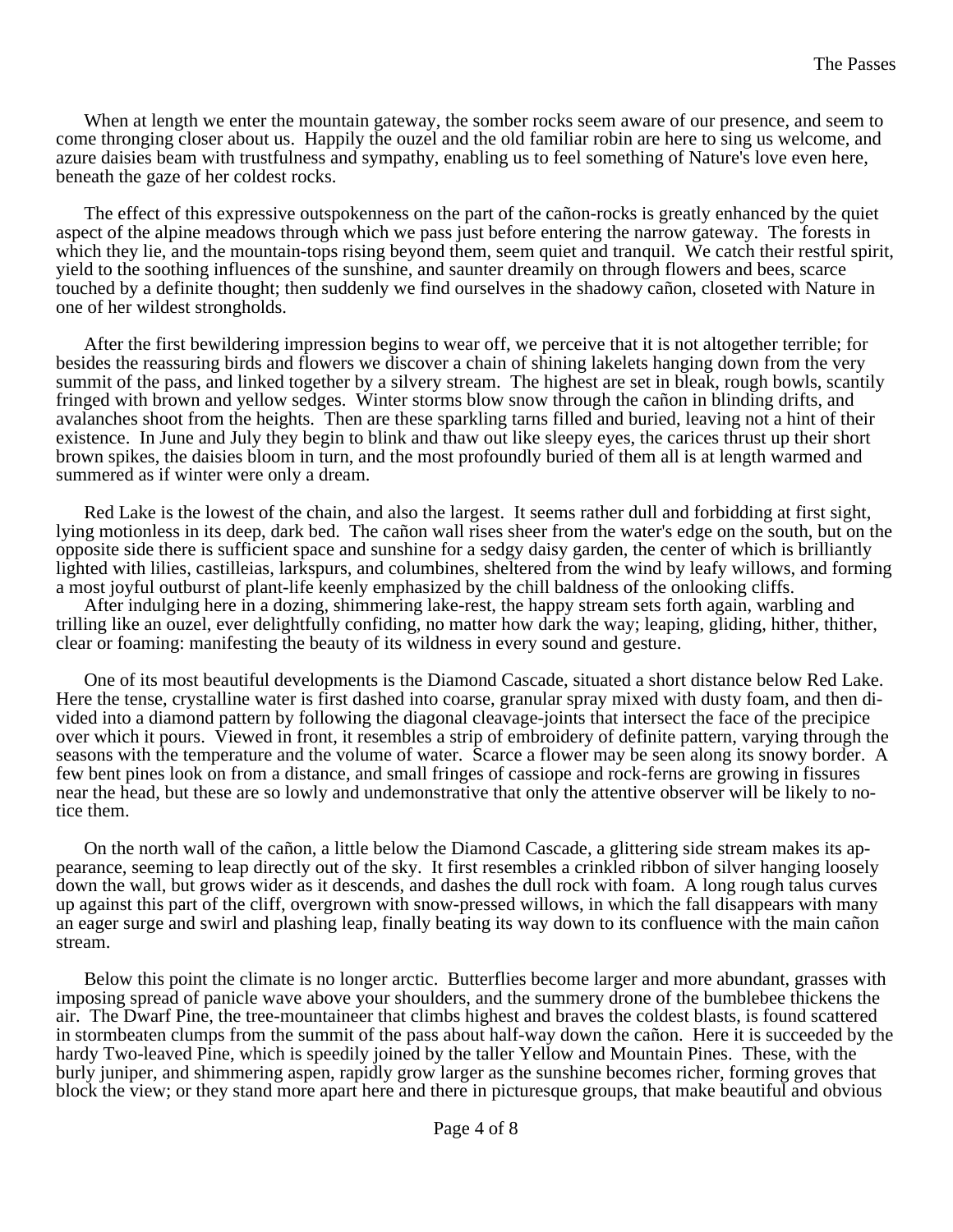harmony with the rocks and with one another. Blooming underbrush becomes abundant,--azalea, spiræa, and the brier-rose weaving fringes for the streams, and shaggy rugs to relieve the stern, unflinching rock-bosses.

Through this delightful wilderness, Cañon Creek roves without any constraining channel, throbbing and wavering; now in sunshine, now in thoughtful shade; falling, swirling, flashing from side to side in weariless exuberance of energy. A glorious milky way of cascades is thus developed, of which Bower Cascade, though one of the smallest, is perhaps the most beautiful of them all. It is situated in the lower region of the pass, just where the sunshine begins to mellow between the cold and warm climates. Here the glad creek, grown strong with tribute gathered from many a snowy fountain on the heights, sings richer strains, and becomes more human and lovable at every step. Now you may by its side find the rose and homely yarrow, and small meadows full of bees and clover. At the head of a low-browed rock, luxuriant dogwood bushes and willows arch over from bank to bank, embowering the stream with their leafy branches; and drooping plumes, kept in motion by the current, fringe the brow of the cascade in front. From this leafy covert the stream leaps out into the light in a fluted curve thick sown with sparkling crystals, and falls into a pool filled with brown boulders, out of which it creeps gray with foam-bells and disappears in a tangle of verdure like that from which it came.

Hence, to the foot of the cañon, the metamorphic slates give place to granite, whose nobler sculpture calls forth expressions of corresponding beauty from the stream in passing over it,--bright trills of rapids, booming notes of falls, solemn hushes of smooth-gliding sheets, all chanting and blending in glorious harmony. When, at length, its impetuous alpine life is done, it slips through a meadow with scarce an audible whisper, and falls asleep in Moraine Lake.

This water-bed is one of the finest I ever saw. Evergreens wave soothingly about it, and the breath of flowers floats over it like incense. Here our blessed stream rests from its rocky wanderings, all its mountaineering done,--no more foaming rock-leaping, no more wild, exulting song. It falls into a smooth, glassy sleep, stirred only by the night-wind, which, coming down the cañon, makes it croon and mutter in ripples along its broidered shores.

Leaving the lake, it glides quietly through the rushes, destined never more to touch the living rock. Henceforth its path lies through ancient moraines and reaches of ashy sage-plain, which nowhere afford rocks suitable for the development of cascades or sheer falls. Yet this beauty of maturity, though less striking, is of a still higher order, enticing us lovingly on through gentian meadows and groves of rustling aspen to Lake Mono, where, spirit-like, our happy stream vanishes in vapor, and floats free again in the sky.

Bloody Cañon, like every other in the Sierra, was recently occupied by a glacier, which derived its fountain snows from the adjacent summits, and descended into Mono Lake, at a time when its waters stood at a much higher level than now. The principal characters in which the history of the ancient glaciers is preserved are displayed here in marvelous freshness and simplicity, furnishing the student with extraordinary advantages for the acquisition of knowledge of this sort. The most striking passages are polished and striated surfaces, which in many places reflect the rays of the sun like smooth water. The dam of Red Lake is an elegantly modeled rib of metamorphic slate, brought into relief because of its superior strength, and because of the greater intensity of the glacial erosion of the rock immediately above it, caused by a steeply inclined tributary glacier, which entered the main trunk with a heavy down-thrust at the head of the lake.

Moraine Lake furnishes an equally interesting example of a basin formed wholly, or in part, by a terminal moraine dam curved across the path of a stream between two lateral moraines.

At Moraine Lake the cañon proper terminates, although apparently continued by the two lateral moraines of the vanished glacier. These moraines are about 300 feet high, and extend unbrokenly from the sides of the cañon into the plain, a distance of about five miles, curving and tapering in beautiful lines. Their sunward sides are gardens, their shady sides are groves; the former devoted chiefly to eriogonæ, compositæ, and graminæ a square rod containing five or six profusely flowered eriogonums of several species, about the same number of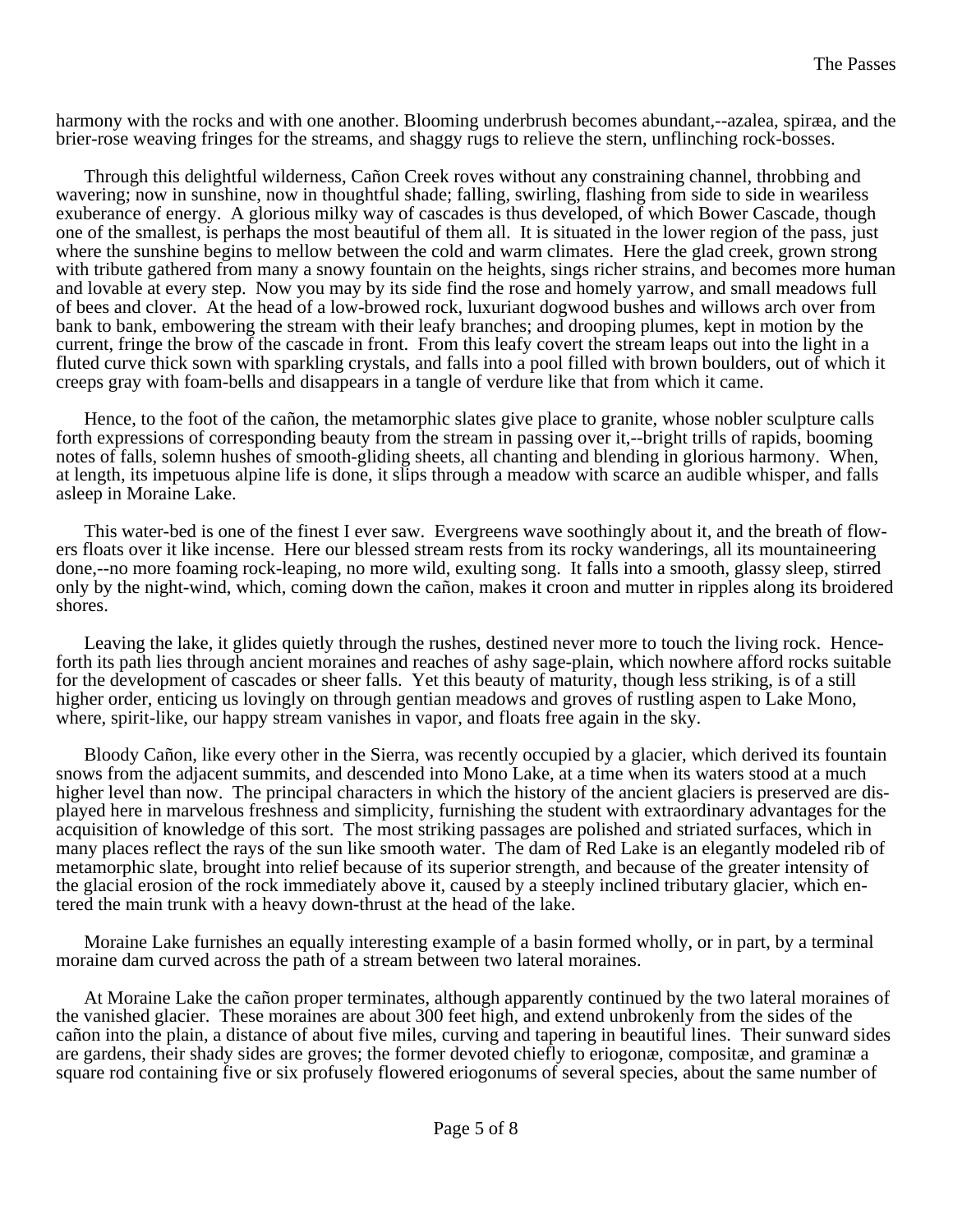bahia and linosyris, and a few grass tufts; each species being planted trimly apart, with bare gravel between, as if cultivated artificially.

My first visit to Bloody Cañon was made in the summer of 1869, under circumstances well calculated to heighten the impressions that are the peculiar offspring of mountains. I came from the blooming tangles of Florida, and waded out into the plant-gold of the great valley of California, when its flora was as yet untrodden. Never before had I beheld congregations of social flowers half so extensive or half so glorious. Golden compositæ covered all the ground from the Coast Range to the Sierra like a stratum of curdled sunshine, in which I reveled for weeks, watching the rising and setting of their innumerable suns; then I gave myself up to be borne forward on the crest of the summer wave that sweeps annually up the Sierra and spends itself on the snowy summits.

At the Big Tuolumne Meadows I remained more than a month, sketching, botanizing, and climbing among the surrounding mountains. The mountaineer with whom I then happened to be camping was one of those remarkable men one so frequently meets in California, the hard angles and bosses of whose characters have been brought into relief by the grinding excitements of the gold period, until they resemble glacial landscapes. But at this late day, my friend's activities had subsided, and his craving for rest caused him to become a gentle shepherd and literally to lie down with the lamb.

Recognizing the unsatisfiable longings of my Scotch Highland instincts, he threw out some hints concerning Bloody Cañon, and advised me to explore it. "I have never seen it myself," he said, "for I never was so unfortunate as to pass that way. But I have heard many a strange story about it, and I warrant you will at least find it wild enough."

Then of course I made haste to see it. Early next morning I made up a bundle of bread, tied my note-book to my belt, and strode away in the bracing air, full of eager, indefinite hope. The plushy lawns that lay in my path served to soothe my morning haste. The sod in many places was starred with daisies and blue gentians, over which I lingered. I traced the paths of the ancient glaciers over many a shining pavement, and marked the gaps in the upper forests that told the power of the winter avalanches. Climbing higher, I saw for the first time the gradual dwarfing of the pines in compliance with climate, and on the summit discovered creeping mats of the arctic willow overgrown with silky catkins, and patches of the dwarf vaccinium with its round flowers sprinkled in the grass like purple hail; while in every direction the landscape stretched sublimely away in fresh wildness--a manuscript written by the hand of Nature alone.

At length, as I entered the pass, the huge rocks began to close around in all their wild, mysterious impressiveness, when suddenly, as I was gazing eagerly about me, a drove of gray hairy beings came in sight, lumbering toward me with a kind of boneless, wallowing motion like bears.

I never turn back, though often so inclined, and in this particular instance, amid such surroundings, everything seemed singularly unfavorable for the calm acceptance of so grim a company. Suppressing my fears, I soon discovered that although as hairy as bears and as crooked as summit pines, the strange creatures were sufficiently erect to belong to our own species. They proved to be nothing more formidable than Mono Indians dressed in the skins of sage-rabbits. Both the men and the women begged persistently for whisky and tobacco, and seemed so accustomed to denials that I found it impossible to convince them that I had none to give. Excepting the names of these two products of civilization, they seemed to understand not a word of English; but I afterward learned that they were on their way to Yosemite Valley to feast awhile on trout and procure a load of acorns to carry back through the pass to their huts on the shore of Mono Lake.

Occasionally a good countenance may be seen among the Mono Indians, but these, the first specimens I had seen, were mostly ugly, and some of them altogether hideous. The dirt on their faces was fairly stratified, and seemed so ancient and so undisturbed it might almost possess a geological significance. The older faces were, moreover, strangely blurred and divided into sections by furrows that looked like the cleavage-joints of rocks,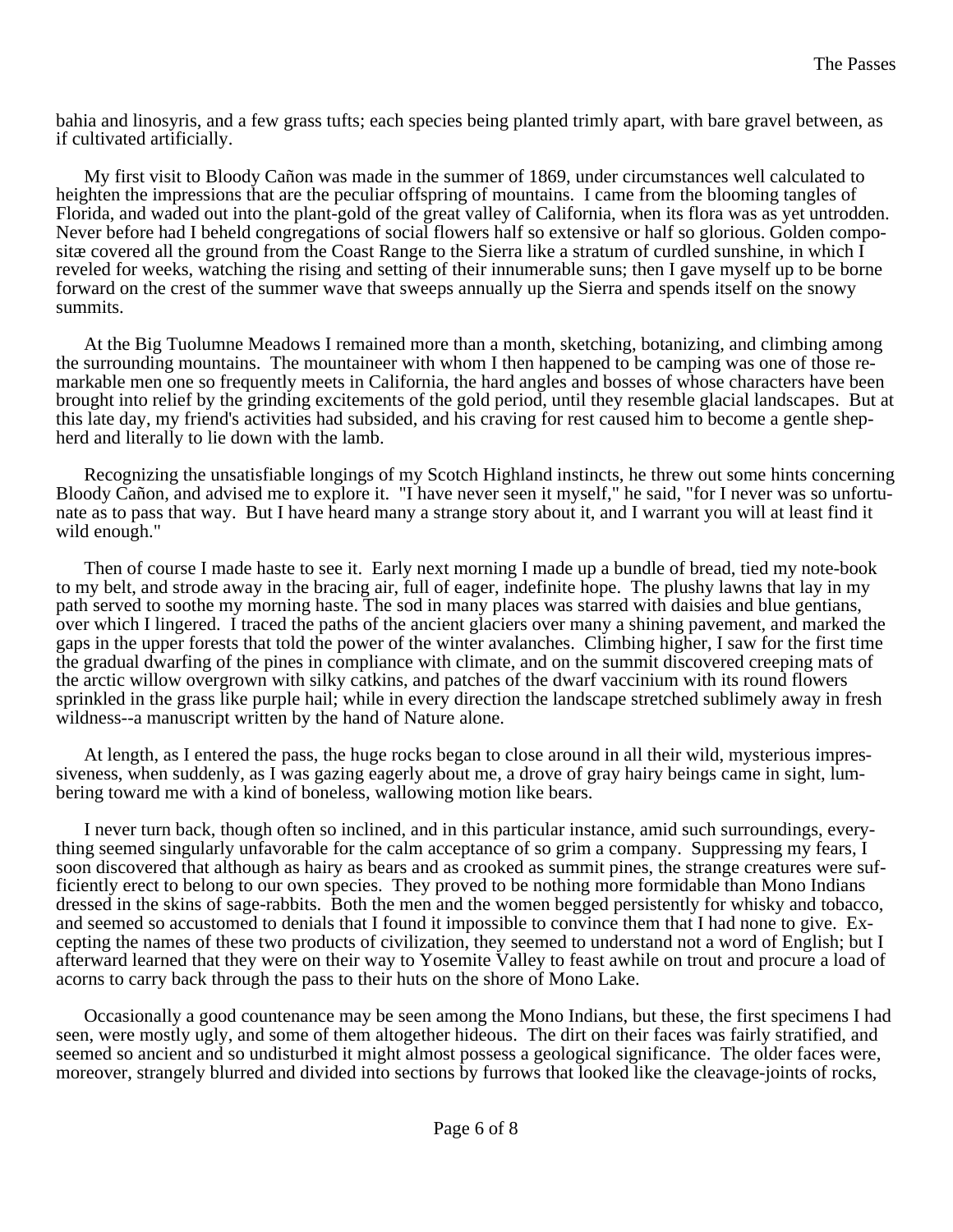suggesting exposure on the mountains in a cast-away condition for ages. Somehow they seemed to have no right place in the landscape, and I was glad to see them fading out of sight down the pass.

Then came evening, and the somber cliffs were inspired with the ineffable beauty of the alpenglow. A solemn calm fell upon everything. All the lower portion of the cañon was in gloaming shadow, and I crept into a hollow near one of the upper lakelets to smooth the ground in a sheltered nook for a bed. When the short twilight faded, I kindled a sunny fire, made a cup of tea, and lay down to rest and look at the stars. Soon the nightwind began to flow and pour in torrents among the jagged peaks, mingling strange tones with those of the waterfalls sounding far below; and as I drifted toward sleep I began to experience an uncomfortable feeling of nearness to the furred Monos. Then the full moon looked down over the edge of the cañon wall, her countenance seemingly filled with intense concern, and apparently so near as to produce a startling effect as if she had entered my bedroom, forgetting all the world, to gaze on me alone.

The night was full of strange sounds, and I gladly welcomed the morning. Breakfast was soon done, and I set forth in the exhilarating freshness of the new day, rejoicing in the abundance of pure wildness so close about me. The stupendous rocks, hacked and scarred with centuries of storms, stood sharply out in the thin early light, while down in the bottom of the cañon grooved and polished bosses heaved and glistened like swelling sea-waves, telling a grand old story of the ancient glacier that poured its crushing floods above them.

Here for the first time I met the arctic daisies in all their perfection of purity and spirituality,--gentle mountaineers face to face with the stormy sky, kept safe and warm by a thousand miracles. I leaped lightly from rock to rock, glorying in the eternal freshness and sufficiency of Nature, and in the ineffable tenderness with which she nurtures her mountain darlings in the very fountains of storms. Fresh beauty appeared at every step, delicate rock-ferns, and groups of the fairest flowers. Now another lake came to view, now a waterfall. Never fell light in brighter spangles, never fell water in whiter foam. I seemed to float through the cañon enchanted, feeling nothing of its roughness, and was out in the Mono levels before I was aware.

Looking back from the shore of Moraine Lake, my morning ramble seemed all a dream. There curved Bloody Cañon, a mere glacial furrow 2000 feet deep, with smooth rocks projecting from the sides and braided together in the middle, like bulging, swelling muscles. Here the lilies were higher than my head, and the sunshine was warm enough for palms. Yet the snow around the arctic willows was plainly visible only four miles away, and between were narrow specimen zones of all the principal climates of the globe.

On the bank of a small brook that comes gurgling down the side of the left lateral moraine, I found a campfire still buring, which no doubt belonged to the gray Indians I had met on the summit, and I listened instinctively and moved cautiously forward, half expecting to see some of their grim faces peering out of the bushes.

Passing on toward the open plain, I noticed three well-defined terminal moraines curved gracefully across the cañon stream, and joined by long splices to the two noble laterals. These mark the halting-places of the vanished glacier when it was retreating into its summit shadows on the breaking-up of the glacial winter.

Five miles below the foot of Moraine Lake, just where the lateral moraines lose themselves in the plain, there was a field of wild rye, growing in magnificent waving bunches six to eight feet high, bearing heads from six to twelve inches long. Rubbing out some of the grains, I found them about five eighths of an inch long, dark-colored, and sweet. Indian women were gathering it in baskets, bending down large handfuls, beating it out, and fanning it in the wind. They were quite picturesque, coming through the rye, as one caught glimpses of them here and there, in winding lanes and openings, with splendid tufts arching above their heads, while their incessant chat and laughter showed their heedless joy.

Like the rye-field, I found the so-called desert of Mono blooming in a high state of natural cultivation with the wild rose, cherry, aster, and the delicate abronia; also innumerable gilias, phloxes, poppies, and bushcompositæ. I observed their gestures and the various expressions of their corollas, inquiring how they could be